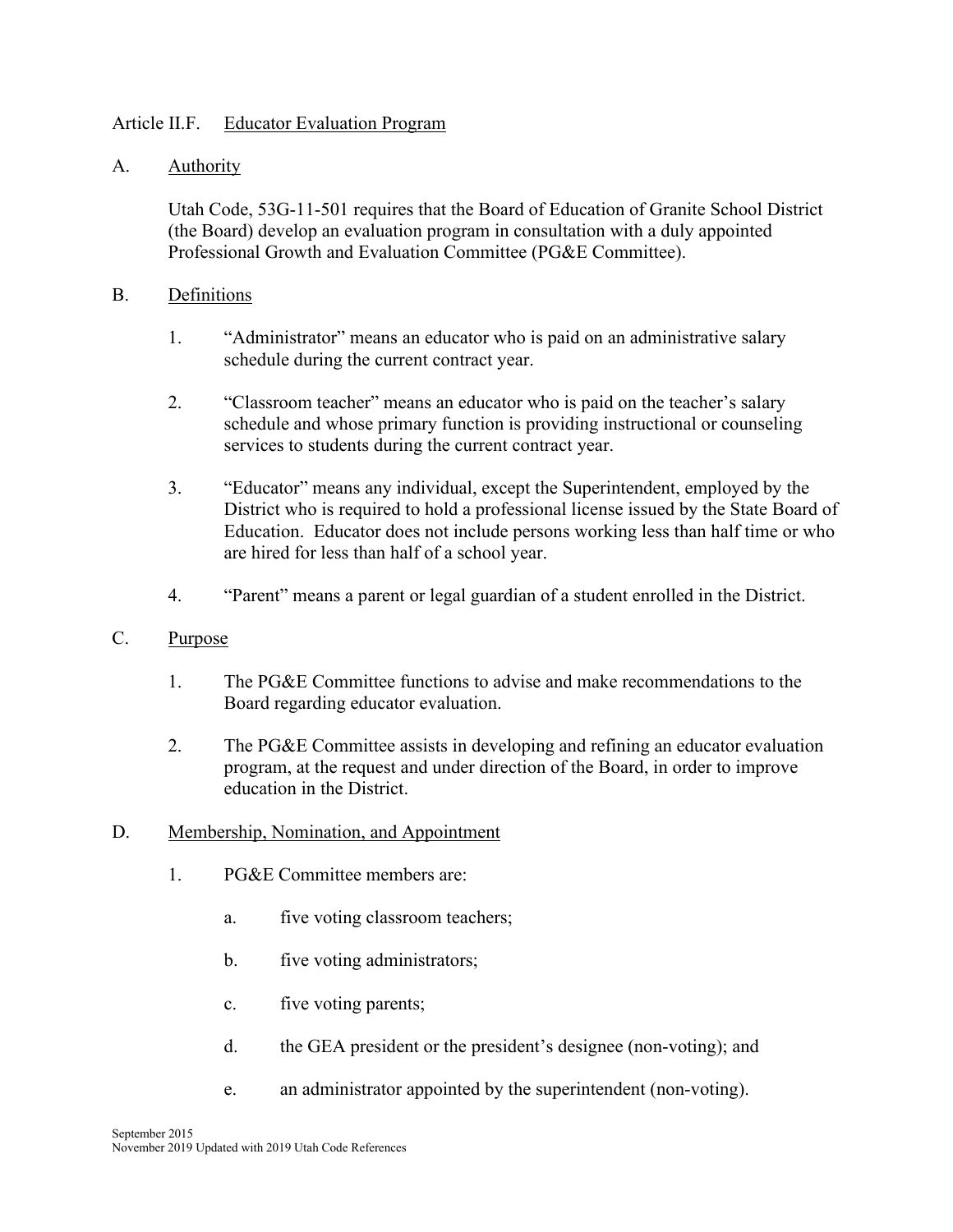- 2. Each September, and at other times as needed, the GEA president or designee and the superintendent's appointee shall use the following process to obtain a list of nominees from classroom teachers and administrators.
	- a. Nominations for upcoming PG&E Committee vacancies are solicited.
	- b. Nominations are compiled and resubmitted to constituents asking them to vote for three.
	- c. Lists of the top five vote recipients among the nominated classroom teachers and administrators are compiled and presented to the Board.
- 3. The Board shall thereafter appoint classroom teachers and administrators from the lists to fill PG&E Committee vacancies.
- 4. Each September, and at other times as needed, the superintendent's appointee shall use the following process to obtain a list of parent nominees from which appointments are made.
	- a. Each School Community Council shall submit the name of a parent in their community who is willing to serve a two-year term on the PG&E Committee.
	- b. The names of parents are sorted into elementary, junior high, and senior high school categories.
	- c. The Board shall appoint three parents from the elementary category, one parent from the junior high category and one parent from the senior high category by lot or other reasonable means.
	- d. At its discretion, the Board may reappoint parents to additional terms rather than seek new nominees.
- 5. Newly appointed PG&E Committee members begin service on the PG&E Committee starting on November 1 or as needed to fill vacancies occurring during the term.
- 6. Vacancies occurring before the normal replacement cycle will be filled by repeating the process of this Section for the balance of the unexpired term only.

## E. Term of Appointment

The term of appointment for PG&E Committee members is two years, running from November through October, according to the following schedule:

1. Two classroom teacher members and three administrator members are voted on in October of even-numbered years.